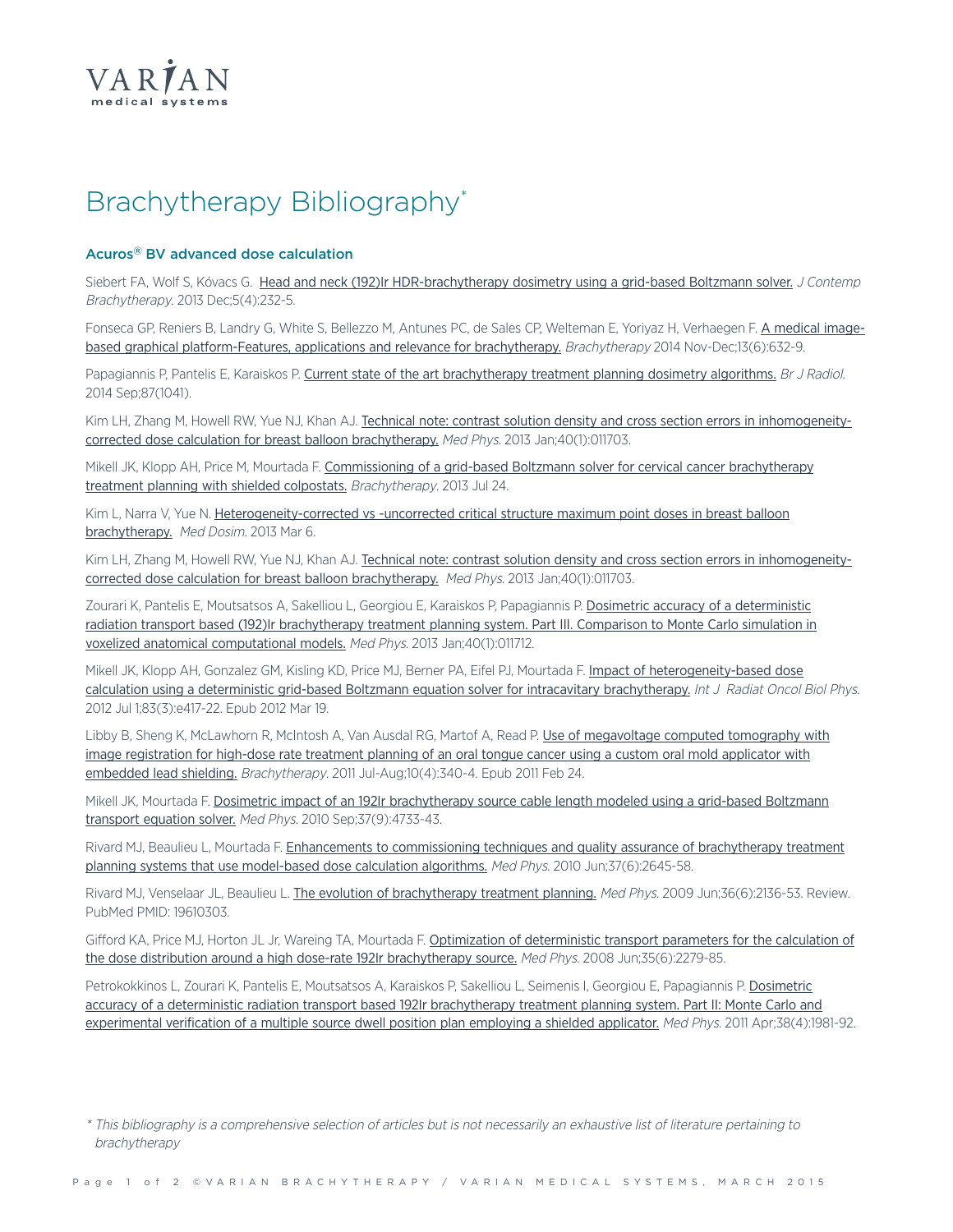Zourari K, Pantelis E, Moutsatsos A, Petrokokkinos L, Karaiskos P, Sakelliou L, Georgiou E, Papagiannis P. [Dosimetric](http://www.ncbi.nlm.nih.gov/pubmed/20229874) accuracy of a deterministic radiation transport based 192Ir [brachytherapy](http://www.ncbi.nlm.nih.gov/pubmed/20229874) treatment planning system. Part I: single sources and bounded [homogeneous](http://www.ncbi.nlm.nih.gov/pubmed/20229874) geometries. Med Phys. 2010 Feb;37(2):649-61.

Gifford KA, Wareing TA, Failla G, Horton JL, Eifel PJ, Mourtada F. [Comparison](http://www.ncbi.nlm.nih.gov/pubmed/20160682) of a 3-D multi-group SN particle transport code with Monte Carlo for intracavitary [brachytherapy](http://www.ncbi.nlm.nih.gov/pubmed/20160682) of the cervix uteri. J Appl Clin Med Phys. 2009 Dec 3;11(1):3103.

Gifford KA, Horton JL, Wareing TA, Failla G, Mourtada F. Comparison of a finite-element multigroup [discrete-ordinates](http://www.ncbi.nlm.nih.gov/pubmed/16625040) code with Monte Carlo for [radiotherapy](http://www.ncbi.nlm.nih.gov/pubmed/16625040) calculations. Phys Med Biol. 2006 May 7;51(9):2253-65. Epub 2006 Apr 19.

## VARIAN A partner for life medical systems

© 2015 Varian Medical Systems, Inc. All rights reserved. Varian, Varian Medical Systems, and Acuros are registered trademarks of Varian Medical Systems, Inc.

### Intended Use Summary

Varian Medical Systems' software, afterloaders, and applicators are intended to provide radiotherapy for lesions, tumors, and conditions anywhere in the body where radiation treatment is indicated.

USA Headquarters, California Varian Medical Systems Palo Alto, CA Tel: 650.424.5700 800.544.4636 Fax: 650.493.5637 varian.com

#### **Safety**

Radiation treatments may cause side effects varying with the part of the body being treated. This may include, but not be limited to irritation to the mouth, respiratory system, digestive system, genitourinary system, fatigue, nausea, skin irritation, and hair loss. In a minority of patients, side effects can be severe. Typically, the side effects are temporary. Radiation treatment is not appropriate for all cancers. Treatment sessions may vary in complexity and time. Side effects of applicator placement and/or implantation may occur. These side effects may include, but are not limited to, localized discomfort, bleeding, and infection or other localized side effects based on the location the applicator is placed. Patients should discuss the treatment and side effects with their physicians before starting.

#### Medical Advice Disclaimer

Varian as a medical device manufacturer cannot and does not recommend specific treatment approaches. Individual treatment results may vary.

RAD 4250 03/2015 (500)

Headquarters Europe, Eastern Europe, Africa, Middle & Near East

Varian Medical Systems International AG Cham, Switzerland Tel: 41.41.749.8844 Fax: 41.41.749.8899 email: info.europe@varian.com